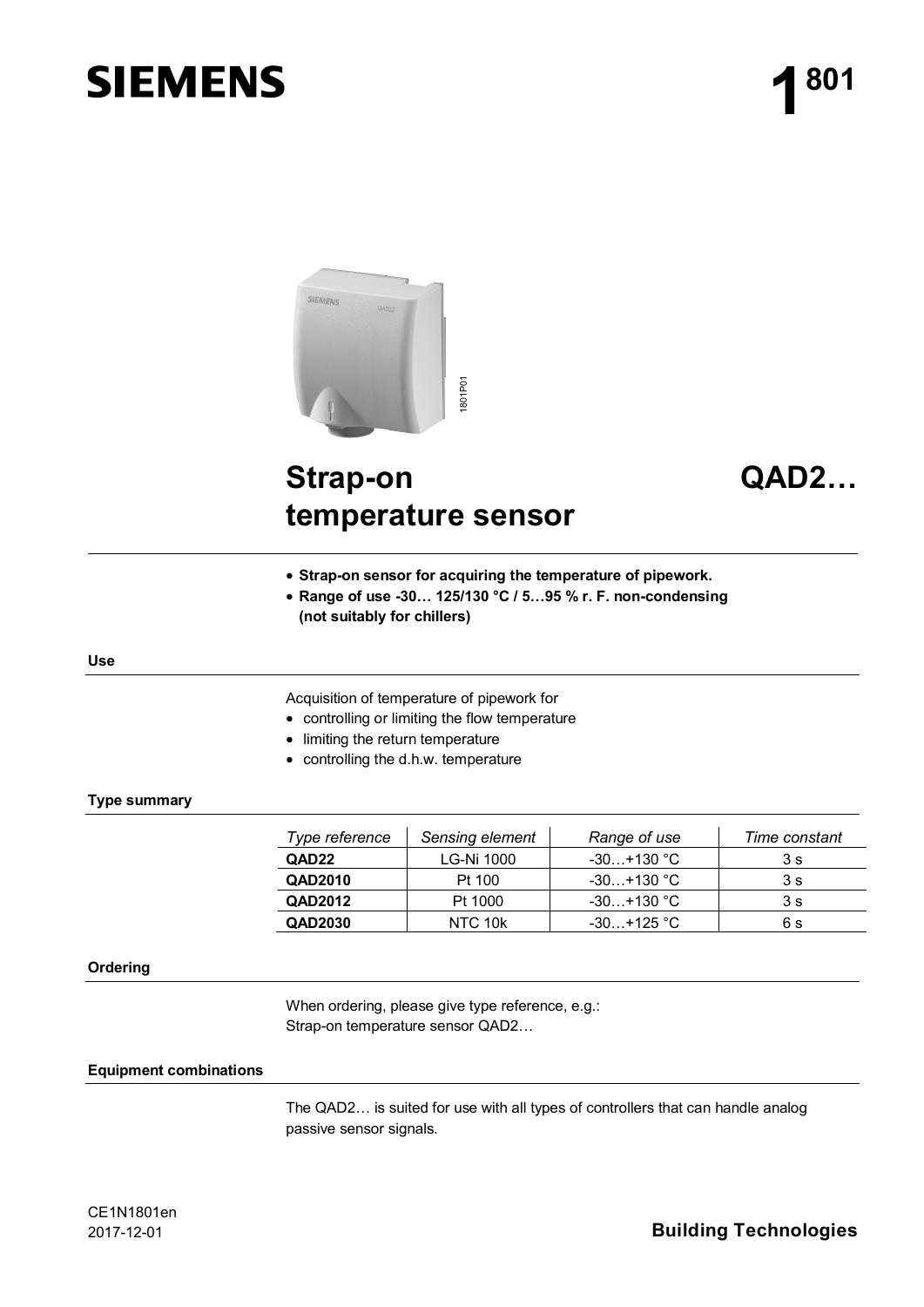The sensor's nickel sensing element acquires the temperature of pipework. The resistance of the sensing element changes as a function of the medium temperature. The resistance value is used for handling by a suitable controller.

### **Sensing element**













2/6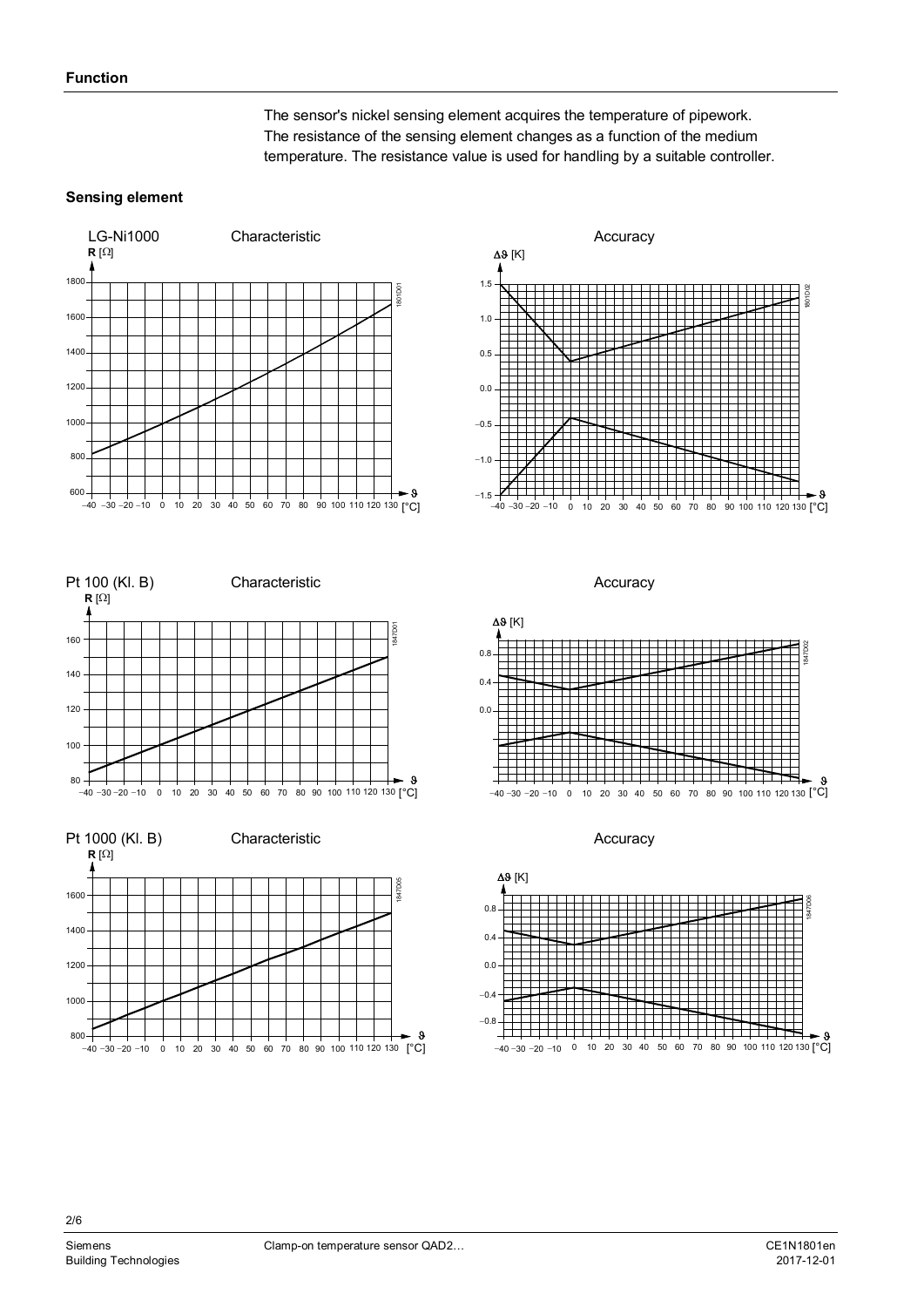

- In the heating flow:
- $-$  Directly after the pump if the pump is located in the flow
- 1.5 to 2 m after the mixing valve if the pump is located in the return
- For limiting the return temperature: In the return at a location where the temperature can be correctly acquired

The water must be well mixed where the temperature is acquired.

The pipe may not be lagged in the vicinity of the sensor.

The sensor should be mounted such that the cable does not enter from the top.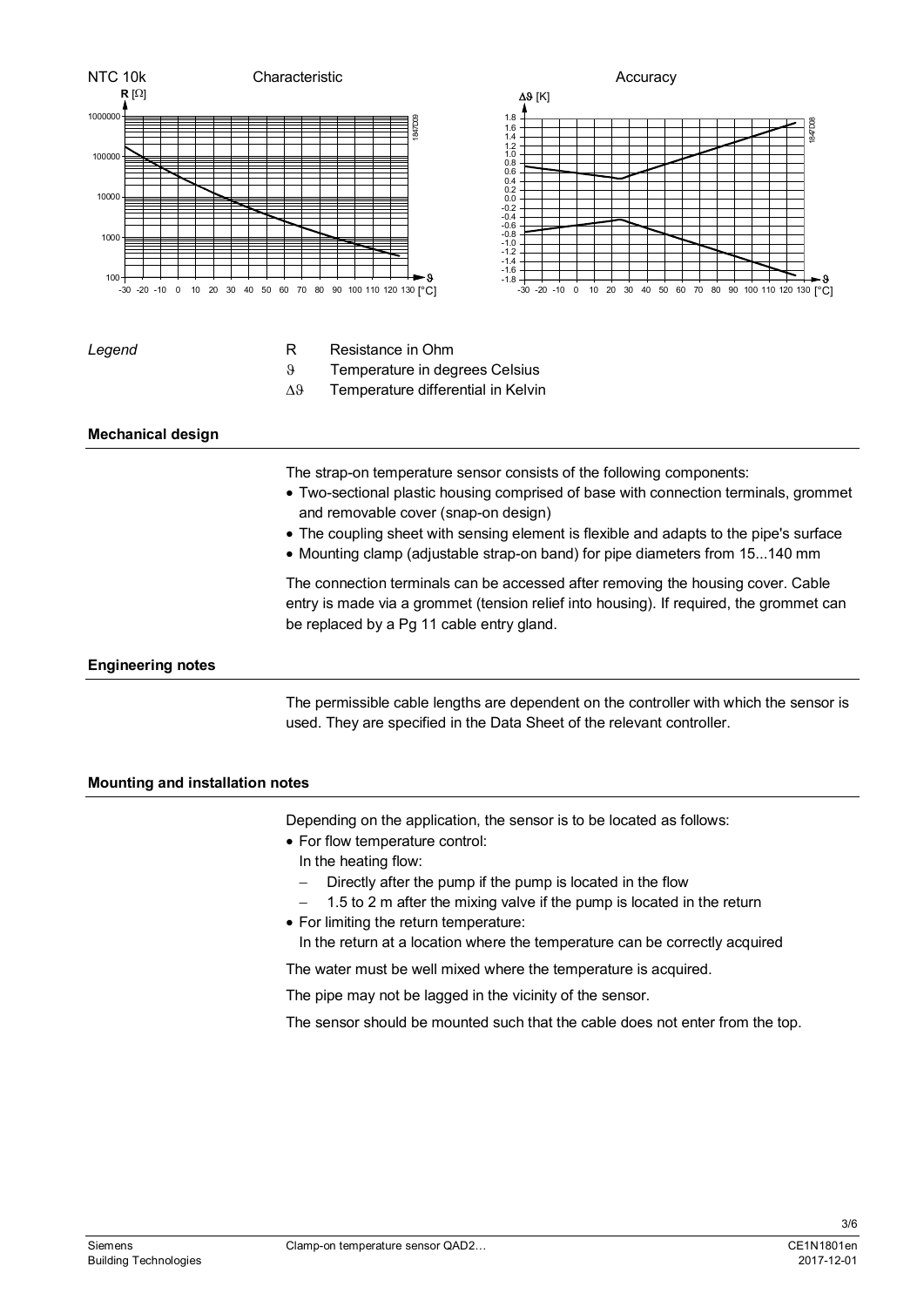### Permitted mounting positions



Not permitted mounting position

Fixing

Mounting Instructions are printed on the packaging.

– Remove any paint on the pipe before fitting the strap-on temperature sensor.

1801Z08

– Ensure that the sensor is fixed firmly with the adjustable band supplied.



 $~1001$ mm

#### **Disposal**



The device is considered electrical and electronic equipment for disposal in terms of the applicable European Directive and may not be disposed of as domestic garbage.

- Dispose of the device via the channels provided for this purpose.
- Comply with all local and currently applicable laws and regulations.

4/6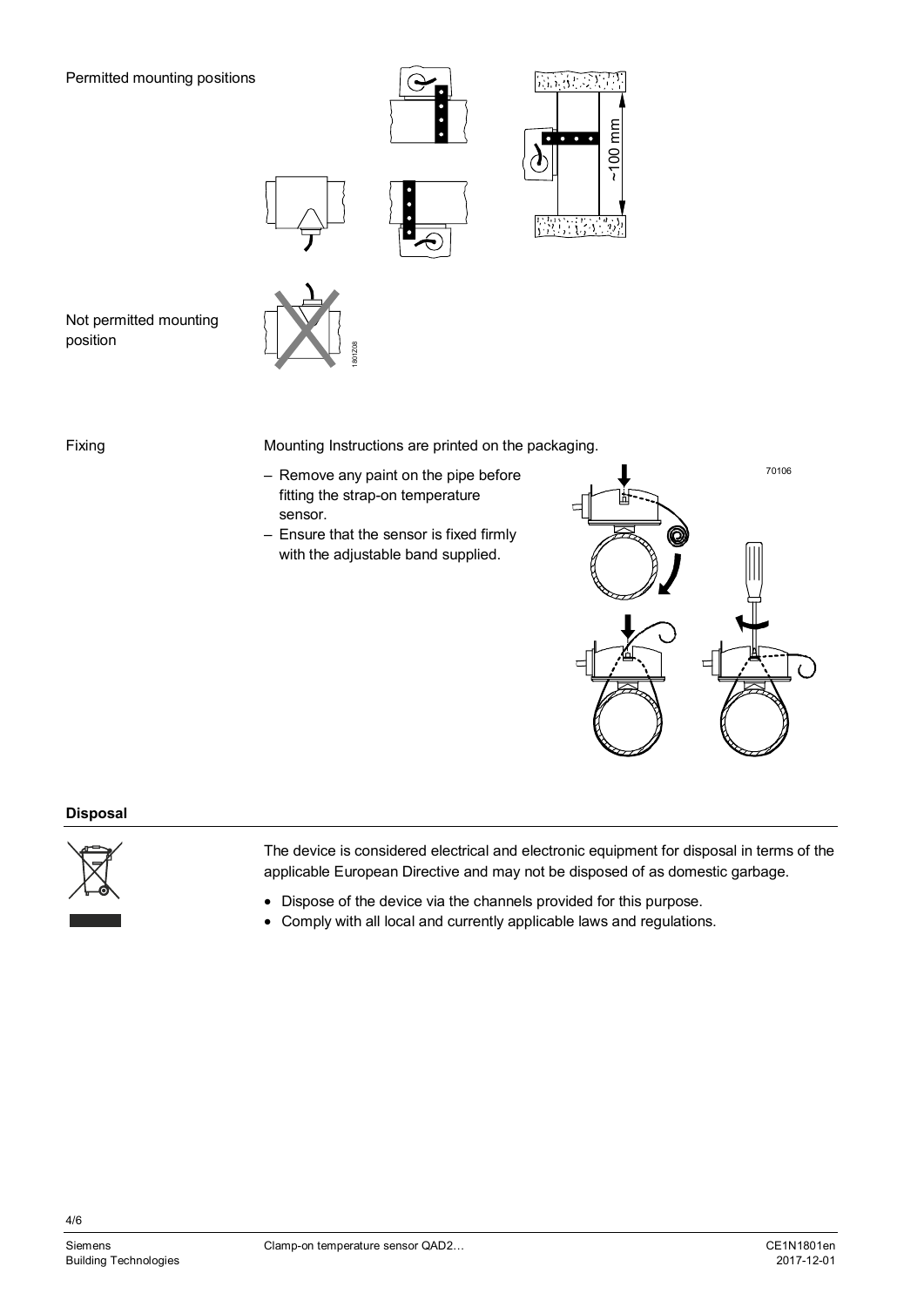## **Technical data**

| General sensor data           | Range of use                                                                                 | refer to "Type summary"             |  |
|-------------------------------|----------------------------------------------------------------------------------------------|-------------------------------------|--|
|                               | Sensing element                                                                              | refer to "Type summary"             |  |
|                               | Time constant $t_{63}$                                                                       | refer to "Typ summary"              |  |
|                               |                                                                                              | (referred to the pipe's surface)    |  |
|                               | Measurement accuracy                                                                         | refer to "Function"                 |  |
|                               | Measured medium                                                                              | water, other liquid media           |  |
|                               | Type of measurement and output                                                               | passive                             |  |
| Degree of protection          | Protection class                                                                             | III according to EN 60730-1         |  |
|                               | Protection degree of housing                                                                 | IP42 according to IEC 60529         |  |
| <b>Electrical connections</b> | Screw terminals for                                                                          | max. $1 \times 2.5$ mm <sup>2</sup> |  |
|                               | Cable entry                                                                                  | grommet for cable of 5.57.2 mm dia. |  |
|                               | Pg 11 cable entry gland                                                                      | can be fitted                       |  |
|                               | Permitted cable lengths                                                                      | refer to Data Sheet of controller   |  |
| Environmental conditions      | Operation                                                                                    | as per IEC 60721-3-3                |  |
|                               | <b>Climatic conditions</b>                                                                   | class 3K5                           |  |
|                               | Temperature (housing)                                                                        | $-5+50$ °C                          |  |
|                               | Humidity (housing)                                                                           | 595 % r.h.                          |  |
|                               | Transport                                                                                    | as per IEC 60721-3-2                |  |
|                               | <b>Climatic conditions</b>                                                                   | class 2K3                           |  |
|                               | Temperature                                                                                  | $-25+70$ °C                         |  |
|                               | Humidity                                                                                     | <95 % r.h.                          |  |
|                               | <b>Mechanical conditions</b>                                                                 | class 2M2                           |  |
| <b>Materials</b>              | Base                                                                                         | PA-GF35                             |  |
|                               | Housing cover                                                                                | <b>ASA Luran S</b>                  |  |
|                               | Adjustable strap-on band                                                                     | stainless steel                     |  |
| Directives and                | Product standard                                                                             | EN 60730-1                          |  |
| Standards                     |                                                                                              | Automatic electrical controls for   |  |
|                               |                                                                                              | household and similar use           |  |
|                               | EU conformity (CE)                                                                           | 8000073890 *)                       |  |
| Environmental                 | The product environmental declaration CE1E1701 <sup>*</sup> contains data on environmentally |                                     |  |
| compatibility                 | compatible product design and assessments (RoHS compliance, materials                        |                                     |  |
|                               | composition, packaging, environmental benefit, disposal).                                    |                                     |  |
|                               | Packaging                                                                                    | Cardboard                           |  |
| Colors                        | Base                                                                                         | silver-grey, RAL 7001               |  |
|                               | Housing cover                                                                                | light-grey, RAL 7035                |  |
| Weight                        | without packaging                                                                            | 0.072 kg                            |  |
|                               | incl. packaging                                                                              | 0.083 kg                            |  |
|                               | *) The documents can be downloaded from http://siemens.com/bt/download                       |                                     |  |

# **Internal diagram**



The connecting wires are interchangeable.

5/6